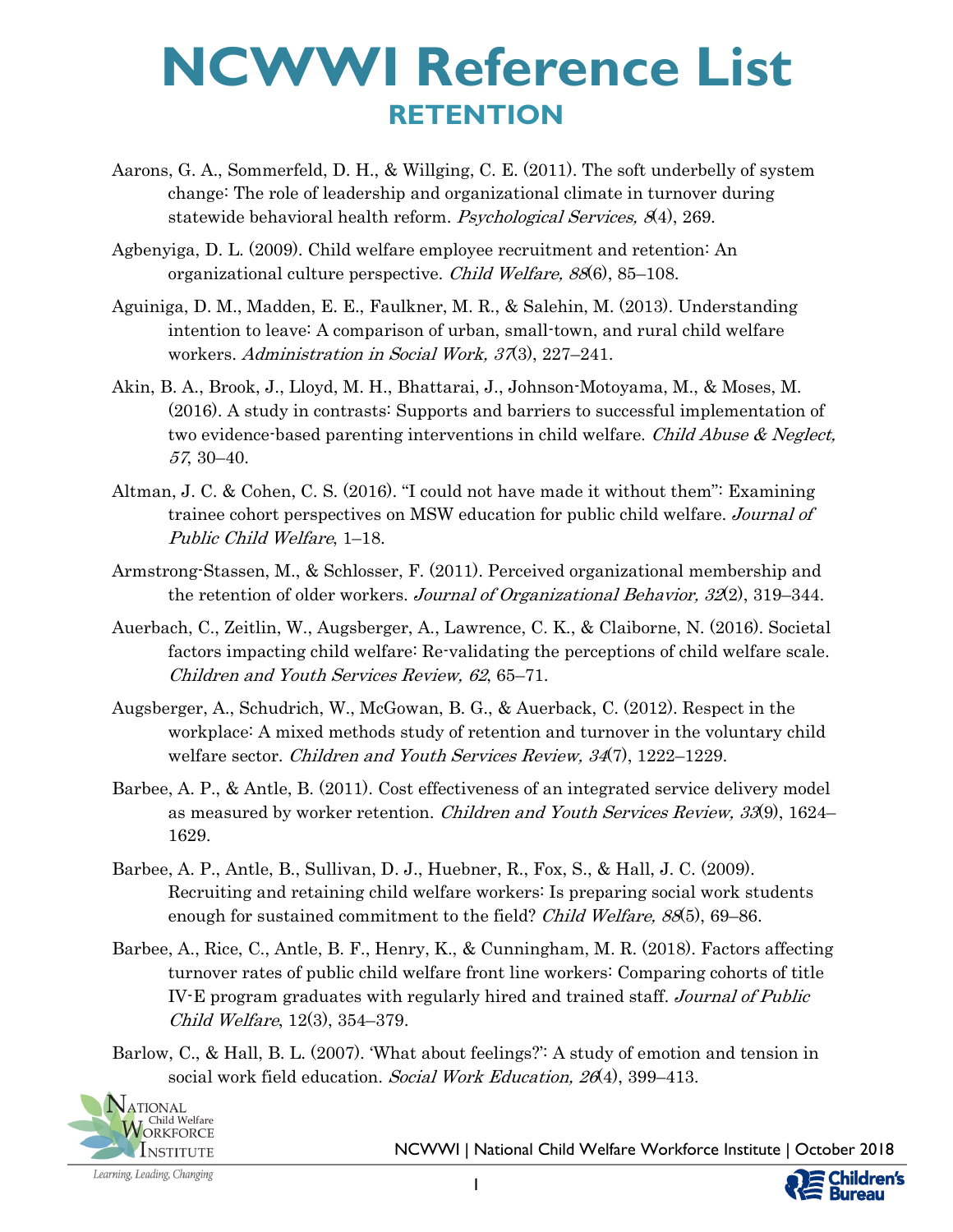- Barth, R. P., Lloyd, E. C., Christ, S. L., Chapman, M. V., & Dickinson, N. (2008). Child welfare worker characteristics and job satisfaction: A national study. Social Work, 53(3), 199–209.
- Benton, A. D. (2016). Understanding the diverging paths of stayers and leavers: An examination of factors predicting worker retention. Children and Youth Services Review, 65, 70–77.
- Benton, A. D., Chenot, D., & Boutakidis, I. (2017). Somebody's gotta be there for these kids: Importance of service orientation for sustaining public child welfare workers. Journal of Public Child Welfare, 1–21.
- Bliss, J. R., Gillespie, D. F., & Gongaware, N. K. (2010). Dynamics of caseworker turnover and clinical knowledge. Administration in Social Work, 34(1), 4–26.
- Boyas, J. F., Wind, L. H., & Ruiz, E. (2013). Organizational tenure among child welfare workers, burnout, stress, and intent to leave: Does employment-based social capital make a difference? Children and Youth Services Review, 35(10), 1657-1669.
- Boyas, J. F., Wind, L. H., & Ruiz, E. (2015). Exploring patterns of employee psychosocial outcomes among child welfare workers. Children and Youth Services Review, 52, 174–183.
- Boyas, J., & Wind, L. H. (2010). Employment-based social capital, job stress, and employee burnout: A public child welfare employee structural model. Children and Youth Services Review, 32(3), 380–388.
- Boyas, J., Wind, L. H., & Kang, S. (2012). Exploring the relationship between employmentbased social capital, job stress, burnout, and intent to leave among child protection workers: An age-based path analysis model. *Children and Youth Services Review*, 34(1), 50–62.
- Brimhall, K. C., Mor Barak, M. E., Hurlburt, M., McArdle, J. J., Palinkas, L., & Henwood, B. (2016). Increasing workplace inclusion: The promise of leader-member exchange. Human Service Organizations: Management, Leadership & Governance, 1–18.
- Brimhall, K.C., Lizano, E.L., & Mor Barak, N.E. (2014). The mediating role of inclusion: A longitudinal study of the effects of leader-member exchange and diversity climate of job satisfaction and intention to leave among child welfare workers. *Children and* Youth Services Review, 40, 79–88.
- Burns, K. (2011). 'Career preference', 'transients' and 'converts': A study of social workers' retention in child protection and welfare. *British Journal of Social Work*, 41(3), 520– 538.



NCWWI | National Child Welfare Workforce Institute | October 2018

ildren's

Bureau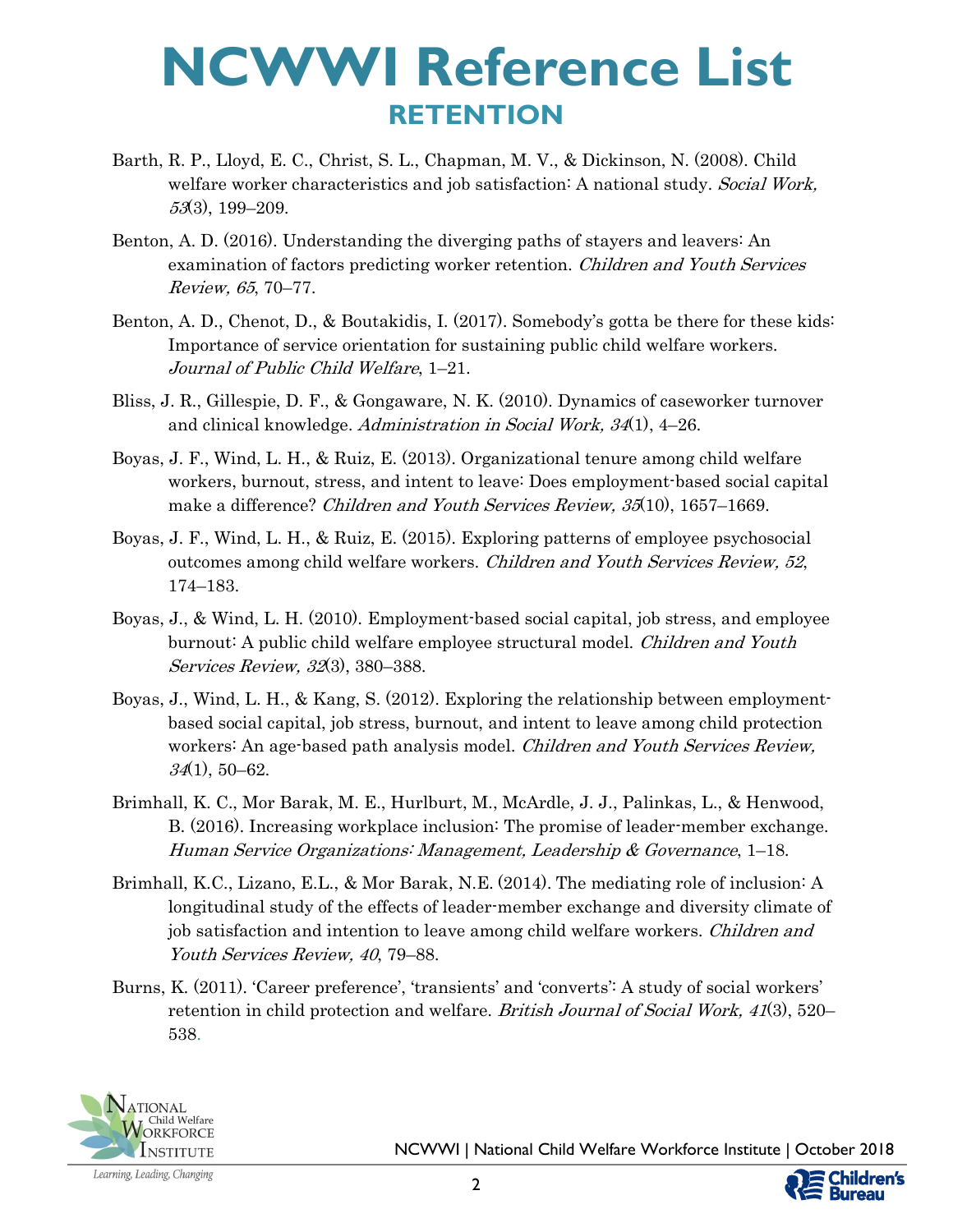- Burns, K., & Christie, A. (2013). Employment mobility or turnover? An analysis of child welfare and protection employee retention. Children and Youth Services Review,  $35(2)$ , 340–346.
- Cahalane, H., & Sites, E. W. (2008). The climate of child welfare employee retention. Child  $Weltare, 87(1), 91-114.$
- Caringi, J. C., Lawson, H. A., Strolin-Goltzman, J., McCarthy, M., Briar-Lawson, K., & Claiborne, N. (2008). Child welfare design teams: An intervention to improve workforce retention and facilitate organizational development. Research on Social Work Practice, 18(6), 565–574.
- Carmeli, A., & Freund, A. (2009). Linking perceived external prestige and intentions to leave the organizations: The mediating role of job satisfaction and affective commitment. Journal of Social Service Research, 35(3), 236–250.
- Chen, G., Ployhart, R. E., Thomas, H.C., Anderson, N., & Bliese, P. D. (2011). The power of momentum: A new model of dynamic relationships between job satisfaction change and turnover intentions. Academy of Management Journal, 54(1), 159–181.
- Chen, S., & Scannapieco, M. (2010). The influence of job satisfaction on child welfare worker's desire to stay: An examination of the interaction effect of self-efficacy and supportive supervision. *Children and Youth Services Review, 32*(4), 482–486.
- Chen, Y.-Y., Park, J., & Park, A. (2012). Existence, relatedness, or growth? Examining turnover intention of public child welfare caseworkers from a human needs approach. Children and Youth Services Review, 34(10), 2088–2093.
- Chernesky, R. H., & Israel, M. K. (2009). Job expectations and intention to leave in a state child welfare agency. Journal of Public Child Welfare,  $3(1)$ , 23–39.
- Claiborne, N., Auerbach, C., Lawrence, C., Liu, J., McGowan, B. G., Fernendes, G., & Magnano, J. (2011). Child welfare agency climate influence on worker commitment. Children and Youth Services Review, 33(11), 2096–2102.
- Claiborne, N., Auerbach, C., Lawrence, C., McGowan, B., Lawson, H., McCarthy, M., ... Caringi, James. (2014). Design teams as an organizational intervention to improve job satisfaction and worker turnover in public child welfare. Journal of Family Strengths, 14(1), 1–25.
- Clark, S. J., Smith, R. J., & Uota, K. (2013). Professional development opportunities as retention incentives in child welfare. Children and Youth Services Review, 35(10), 1687–1697.

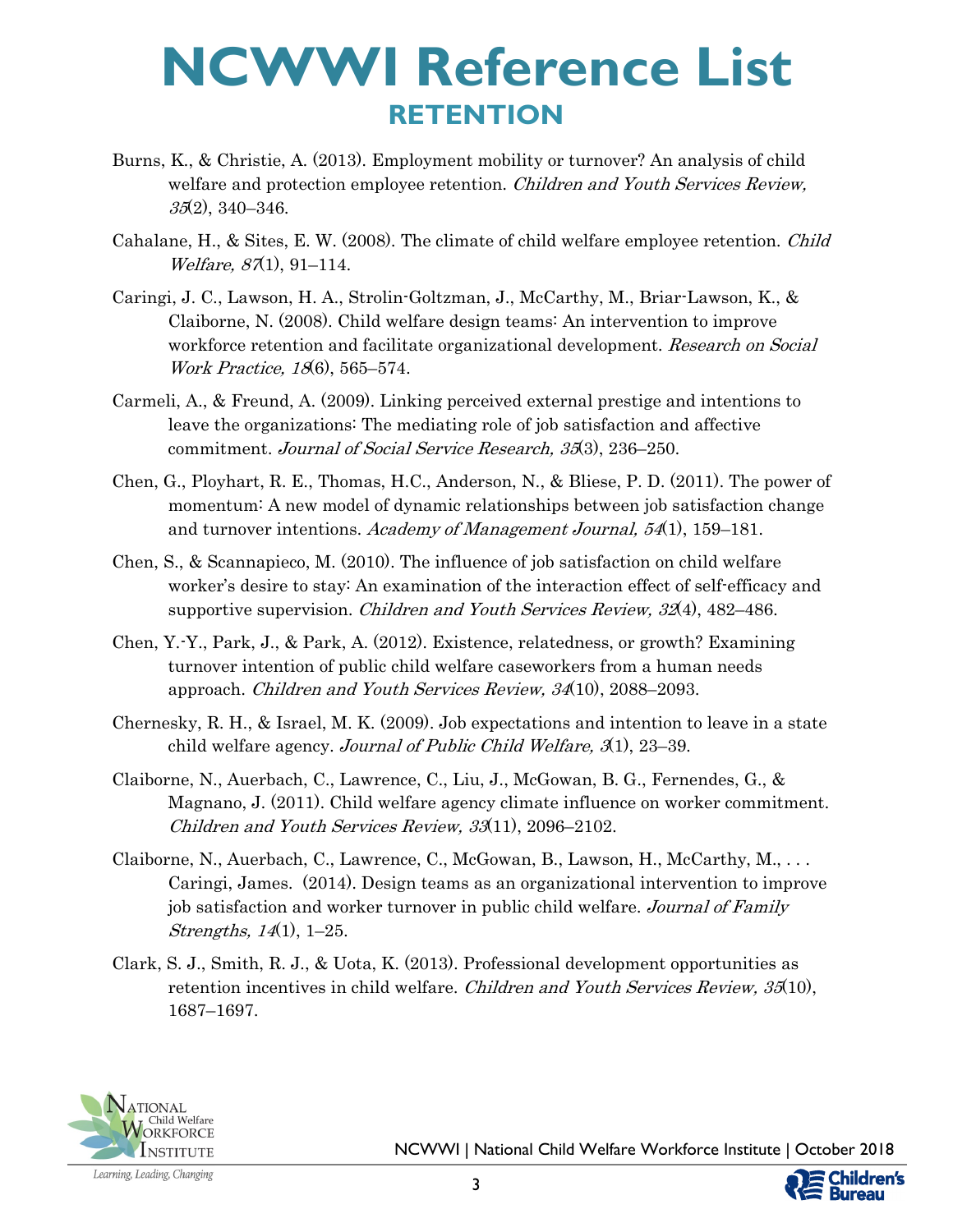- Cohen-Callow, A., Hopkins, K. M., & Jung Kim, H. (2009). Retaining workers approaching retirement: Why child welfare needs to pay attention to the aging workforce. Child Welfare, 88(5), 209-228.
- Collins-Camargo, C., Ellett, C. D., & Lester, C. (2012). Measuring organizational effectiveness to develop strategies to promote retention in public child welfare. Children and Youth Services Review, 34(1), 289–295.
- Collins-Camargo, C., Sullivan, D. J., Washeck, B., Adams, J., & Sundet, P. (2009). One state's effort to improve recruitment, retention, and practice through multifaceted clinical supervision interventions. Child Welfare, 88(5), 87–107.
- Conrad, D., & Kellar-Guenther, Y. (2006). Compassion fatigue, burnout, and compassion satisfaction among Colorado child protection workers. Child Abuse & Neglect,  $30(10)$ , 1071–1080.
- Curry, D., Eckles, F., Qaqish, B., & Stuart, C. (2010). National child and youth care practitioner professional certification: Promoting competent care for children and youth. Child Welfare,  $89(2)$ , 57–77.
- Curry, D., McCarragher, M., & Dellmann-Jenkins, M. (2005). Training, transfer, and turnover: Exploring the relationship among transfer of learning factors and staff retention in child welfare. Children and Youth Services Review, 27(8), 931–948.
- Davidson, L., Evans, W. P., & Sicafuse, L. (2011). Competency in establishing positive relationships with program youth: The impact of organization and youth worker characteristics. Child & Youth Services, 32(4), 336–354.
- DePanfilis, D., & Zlotnik, J. L. (2008). Retention of front-line staff in child welfare: A systematic review of research. *Children and Youth Services Review, 30*(9), 995– 1008.
- Dickinson, N. S., & Painter, J. S. (2009). Predictors of undesired turnover for child welfare workers. Child Welfare, 88(5), 187–208.
- Dickinson, N. S., & Perry, R. E. (2002). Factors influencing the retention of specially educated public child welfare workers. Journal of Health and Social Policy, 15(3-4), 89–103.
- Dorch, E., McCarthy, M. L., & Denofrio, D. (2008). Calculating child welfare separation, replacement, and training costs. Social Work in Public Health, 23(6), 39–54.
- Drake, B., & Yadama, G. N. (1996). A structural equation model of burnout and job exit among child protective services workers. Social Work Research, 20(3), 179–187.
- Edwards, F., & Wildeman, C. (2018). Characteristics of the front-line child welfare workforce. Children and Youth Services Review, 89, 13–26.



NCWWI | National Child Welfare Workforce Institute | October 2018

ildren's

Bureau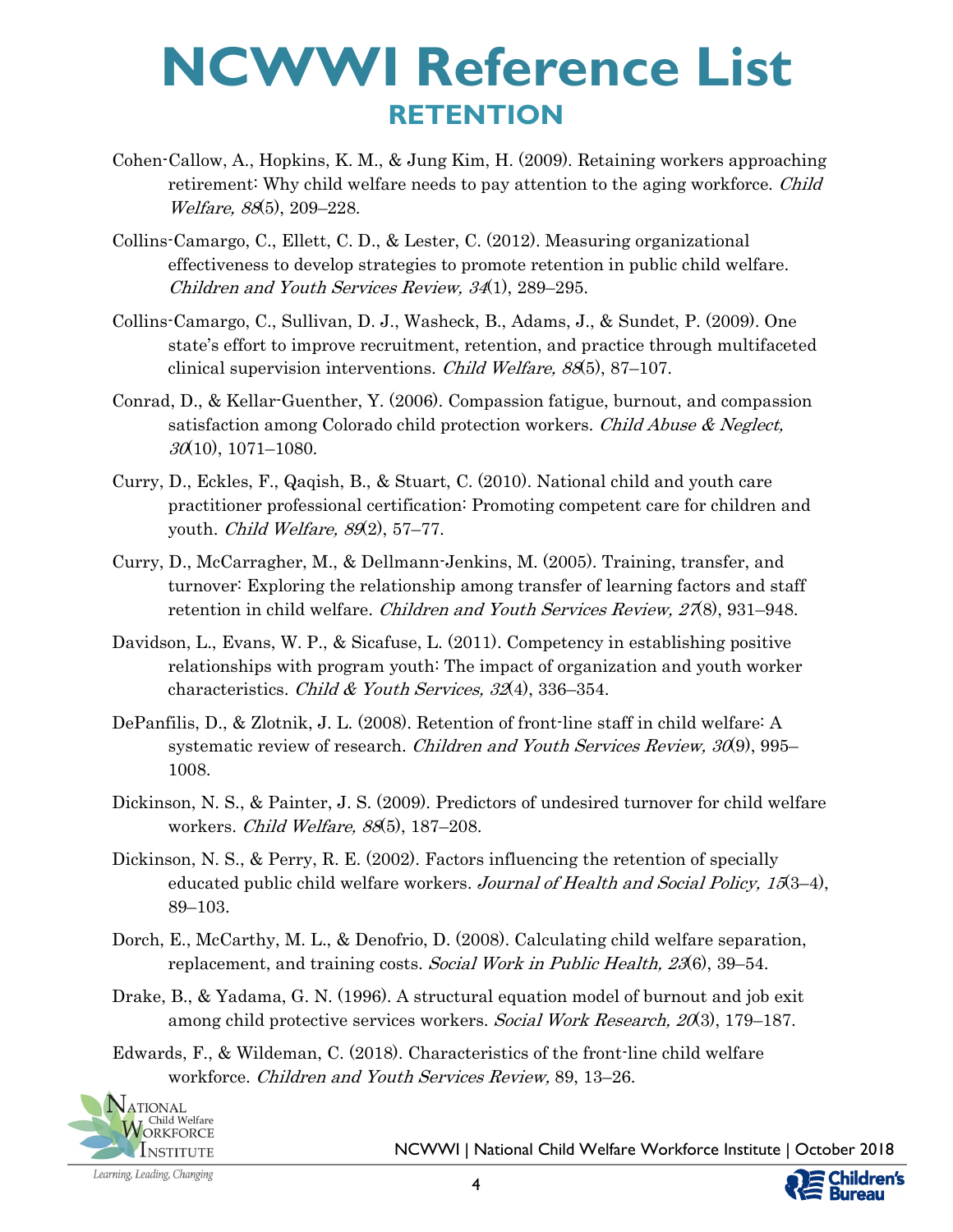- Ellett, A. J. (2007). Linking self-efficacy beliefs to employee retention in child welfare. Journal of Evidence-Based Social Work, 4(3), 39–68.
- Ellett, A. J. (2009). Intentions to remain employed in child welfare: The role of human caring, self-efficacy beliefs, and professional organizational culture. Children and Youth Services Review, 31(1), 78–88.
- Ellett, A. J., Ellett, C. D., Ellis, J., & Lerner, B. (2009). A research-based child welfare employee selection protocol: Strengthening retention of the workforce. *Child* Welfare, 88(5), 49–68.
- Ellett, A., Ellis, J., Westbrook, T., & Dews, D. (2007). A qualitative study of 369 child welfare professionals' perspectives about factors contributing to employee retention and turnover. Children and Youth Services Review, 29(2), 264–281.
- Elpers, K., & Westhuis, D. J. (2008). Organizational leadership and its impact on social workers' job satisfaction: A national study. Administration in Social Work, 32(3), 26– 43.
- Fakunmoju, S., Woodruff, K., Kim, H. H., LeFevre, A., & Hong, M. (2010). Intention to leave a job: The role of individual factors, job tension, and supervisory support. Administration in Social Work, 34(4), 313–328.
- Fakunmoju, S. B. (2018). Work ethic and life satisfaction among social workers in Massachusetts: The moderating effect of gender. Human Service Organizations: Management, Leadership & Governance,  $1-21$ .
- Falk, D. S. (2015). Alumni of a BSW-level specialized Title IV-E program voice their experiences in the workplace. Journal of Social Work Education, 51(sup2), S173– S194.
- Faller, C. K., Grabarek, M., & Ortega, R. M. (2010). Commitment to child welfare work: What predicts leaving and staying? *Children and Youth Services Review, 32*(6), 840– 846.
- Farber, J., & Munson, S. (2010). Strengthening the child welfare workforce: Lessons from litigation. *Journal of Public Child Welfare, 4*(2), 132–157.
- Faulkner, M., & Borah, E. (2008). Influence on workplace features on child welfare service quality. Professional Development: The International Journal of Continuing Social Work Education, 11(3), 36–49.
- Fernandes, G. M. (2016). Organizational climate and child welfare workers' degree of intent to leave the job: Evidence from New York. Children and Youth Services Review, 60, 80–87.

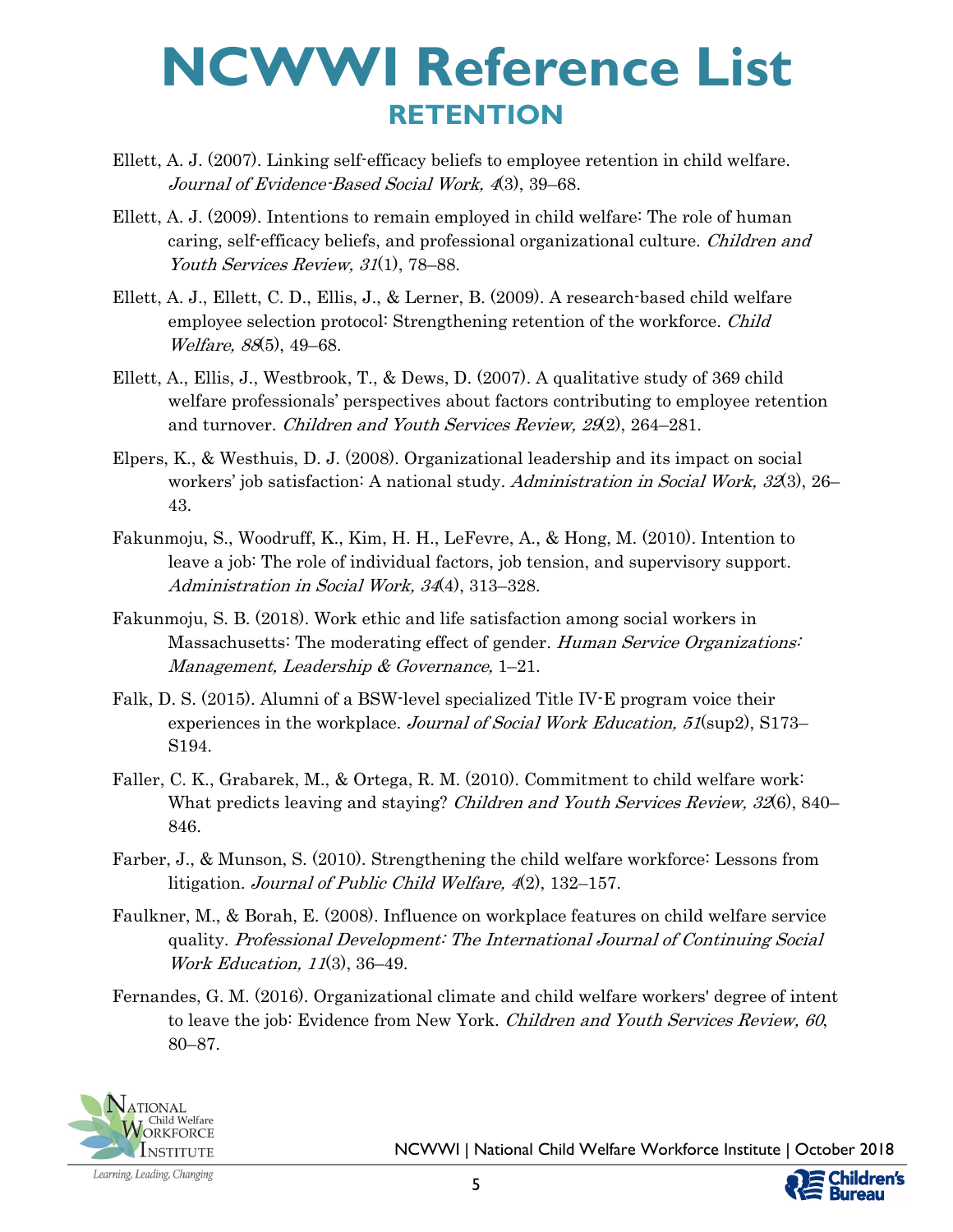- Fox, S., Miller, V., & Barbee, A. (2003). Finding and keeping child welfare workers: Effective use of training and professional development. Journal of Human Behavior in the Social Environment,  $7(1-2)$ , 67-81.
- Freund, A. (2005). Commitment and job satisfaction as predictors of turnover intentions among welfare workers. Administration in Social Work, 29(2), 5–21.
- Fukui, S., Rapp, C., Goscha, R., Marty, D., & Ezell, M. (2013). The perceptions of supervisory support scale. Administration and Policy in Mental Health and Mental Health Services Research, 1–7.
- Glisson, C., Dukes, D., & Green, P. (2006). The effects of the ARC organizational intervention on caseworker turnover, climate, and culture in children's service systems. Child Abuse & Neglect,  $30(8)$ ,  $855-880$ .
- Glomb, T. M., Bhave, D. P., Miner, A. G., & Wall, M. (2011). Doing good, feeling good: Examining the role of organizational citizenship behaviors in changing mood. Personnel Psychology, 64(1), 191-223.
- Goering, E. S. (2017). The impact of organizational culture and climate on outcomes in child welfare: A modified systematic review. Human Service Organizations: Management, Leadership & Governance, 1–18.
- Gomez, R. J., Travis, D. J., Ayers-Lopez, S., & Schwab, A. J. (2010). In search of innovation: A national qualitative analysis of child welfare recruitment and retention effort. Children and Youth Services Review, 32(5), 664–671.
- Gonzalez, R. P., Faller, K. C., Ortega, R. M., & Tropman, J. (2009). Exit interviews with departed child welfare workers: Preliminary findings. Journal of Public Child Welfare, 3(1), 40–63.
- Graef, M. I., & Hill, E. L. (2000). Costing child protective services staff turnover. *Child* Welfare, 79(5), 517–533.
- Graef, M. I., & Potter, M. E. (2002). Alternative solutions to the child protective services staffing crisis: Innovations from industrial/organizational psychology. Protecting Children,  $17(3)$ ,  $18-31$ .
- Greeno, E. J., Fedina, L., Rushovich, B., Burry, C., Linsenmeyer, D., & Wirt, C. (2017). The impact of a Title IV-E program on perceived practice skills for child welfare students: A Review of five MSW cohorts. Advances in Social Work, 18(2), 474–489.
- Griffiths, A., & Royse, D. (2016). Unheard voices: Why former child welfare workers left their positions. Journal of Public Child Welfare, 1–18.

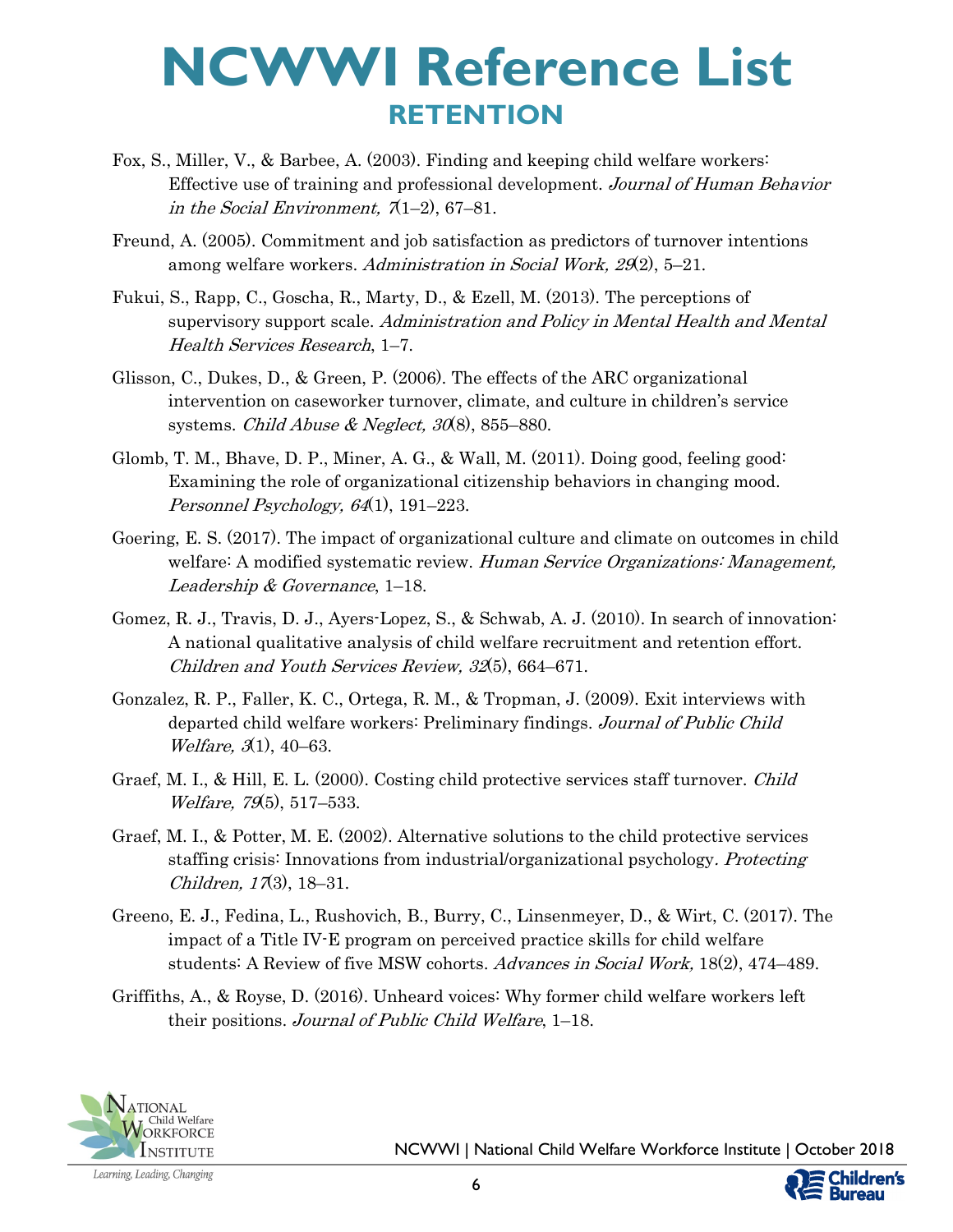- Griffiths, A., Royse, D., Culver, K., Piescher, K., & Zhang, Y. (2017). Who stays, who goes, who knows? A state-wide survey of child welfare workers. *Children and Youth* Services Review, 77, 110–117.
- Griffiths, A., Royse, D., Piescher, K., & LaLiberte, T. (2018). Preparing child welfare practitioners: Implications for Title IV-E education and training partnerships. Journal of Public Child Welfare, 12(3), 281–299.
- Griffiths, A., Royse, D., & Walker, R. (2018). Stress among child protective service workers: Self-reported health consequences. *Children and Youth Services Review*, 90, 46–53.
- Haight, W., Sugrue, E. P., & Calhoun, M. (2017). Moral injury among Child Protection Professionals: Implications for the ethical treatment and retention of workers. Children and Youth Services Review, 82, 27–41.
- Hales, T. W., Nochajski, T. H., Green, S. A., Hitzel, H. K., & Woike-Ganga, E. (2017). An association between implementing trauma-informed care and staff satisfaction. Advances in Social Work, 18(1), 300–312.
- He, A. S., Phillips, J. D., Lizano, E. L., Rienks, S., & Leake, R. (2018). Examining internal and external job resources in child welfare: Protecting against caseworker burnout. Child Abuse & Neglect, 81, 48–59.
- Hermon, S. R., & Chahla, R. (2018). A longitudinal study of stress and satisfaction among child welfare workers. Journal of Social Work, 1–24.
- Hopkins, K. M., Cohen-Callow, A., Kim, H. J., & Hwang, J. (2010). Beyond intent to leave: Using multiple outcome measures for assessing turnover in child welfare. Children and Youth Services Review,  $32(10)$ , 1380–1387.
- Hwang, J., & Hopkins, K. M. (2012). Organizational inclusion, commitment, and turnover among child welfare workers: A multilevel mediation analysis. Administration in Social Work, 36(1), 23–29.
- Hwang, J., & Hopkins, K.M. (2015). A structural equation model of the effects of diversity on organizational outcomes in the child welfare workforce. Children and Youth Services Review, 50, 44–52.
- Jacquet, S. E., Clark, S. J., Morazes, J. L., & Withers, R. (2007). The role of supervision in the retention of public child welfare workers. Journal of Public Child Welfare, 1(3), 27–54.
- Jaoko, J. (2012). An analysis of supervisor support of policies on workplace flexibility. Journal of Social Service Research, 38(4), 541–548.
- Jaskyte, K., & Lee, M. (2009). Organizational commitment of social workers: An exploratory study. Administration in Social Work, 33(3), 227–241.



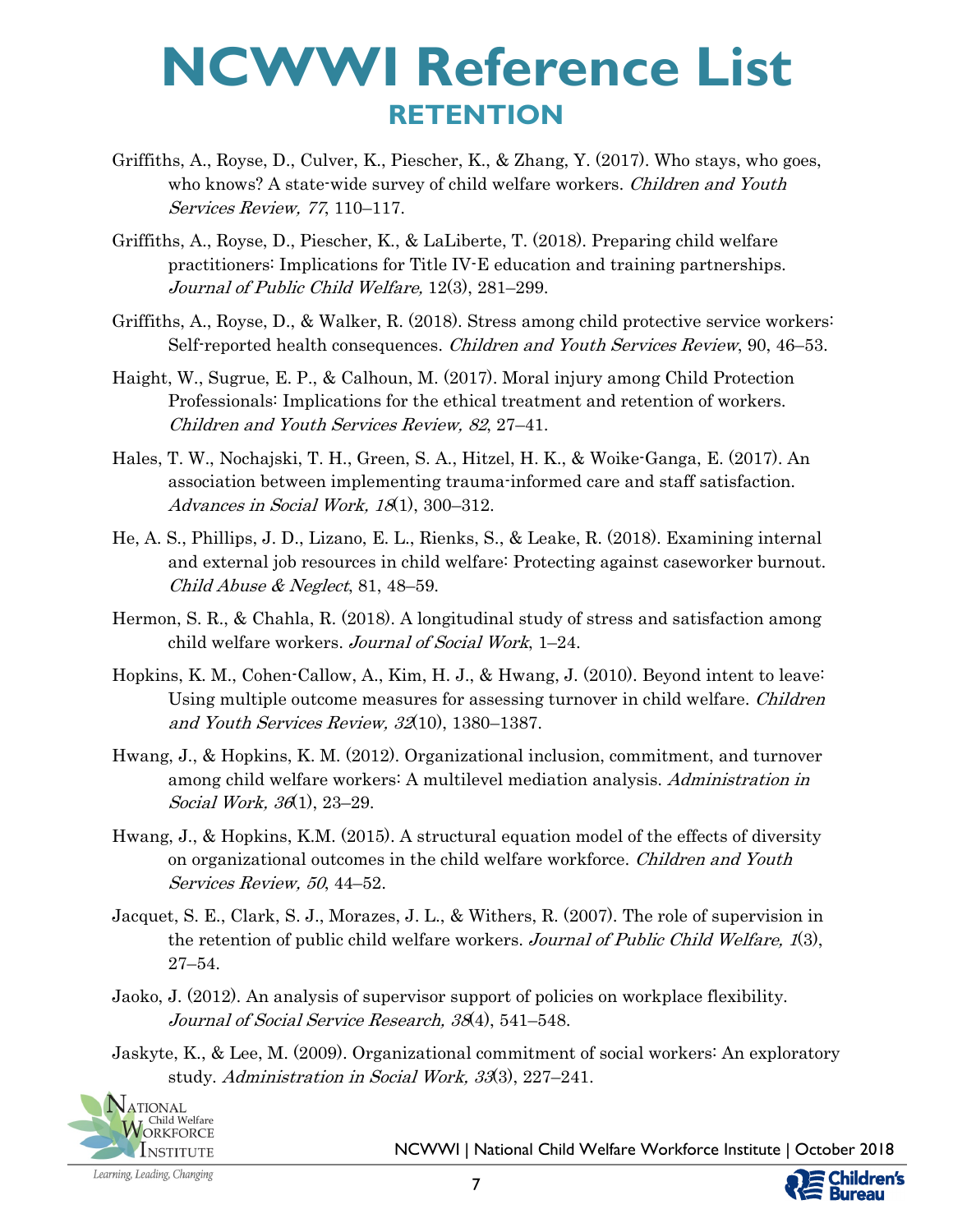- Jayaratne, S., & Faller, K. C. (2009). Commitment of private and public agency workers to child welfare: How long do they plan to stay? Journal of Social Service Research, 35(5), 251–261.
- Johnco, C., Salloum, A., Olson, K.R., & Edwards, L.M. (2014). Child welfare workers' perspectives on contributing factors to retention and turnover: Recommendations for improvement. Children and Youth Services Review, 47, 397–407.
- Jones, L. (2002). A follow-up of a Title IV-E program's graduates' retention rates in a public child welfare agency. Evaluation Research in Child Welfare, 15(3–4), 39–51.
- Kearns, S., & McArdle, K. (2012). 'Doing it right?' Accessing narratives of identity of newly qualified social workers through the lens of resilience: "I am, I have, I can." Child and Family Social Work,  $17(4)$ ,  $385-394$ .
- Kim, A., & Mor Barak, M. E. (2015). The mediating roles of leader–member exchange and perceived organizational support in the role stress–turnover intention relationship among child welfare workers: A longitudinal analysis. *Children and Youth Services* Review, 52, 135–143.
- Kim, H. (2011). Job conditions, unmet expectations, and burnout in public child welfare workers: How different from other social workers? *Children and Youth Services* Review, 33(2), 358–367.
- Kim, H., & Hopkins, K. M. (2017). The quest for rural child welfare workers: How different are they from their urban counterparts in demographics, organizational climate, and work attitudes? Children and Youth Services Review, 73, 291–297.
- Kim, H., & Kao, D. (2014). A meta-analysis of turnover intention predictors among U.S. child welfare workers. Children and Youth Services Review, 47, 214–223.
- Kim, H., & Stoner, M. (2008). Burnout and turnover intention among social workers: Effects of role stress, job autonomy, and social support. Administration in Social Work, 32(3), 5–25.
- Kim, S. E., & Jung, C. S. (2015). The effects of status symbols in the office on employee attitudes in a human service agency. Human Service Organizations: Management, Leadership & Governance, 1–17.
- Kleinpeter, C., Pasztor, E. M., & Telles-Rogers, T. (2003). The impact of training on worker performance and retention: Perceptions of child welfare supervisors. Professional Development: The International Journal of Continuing Social Work Education, 6(3), 39–49.

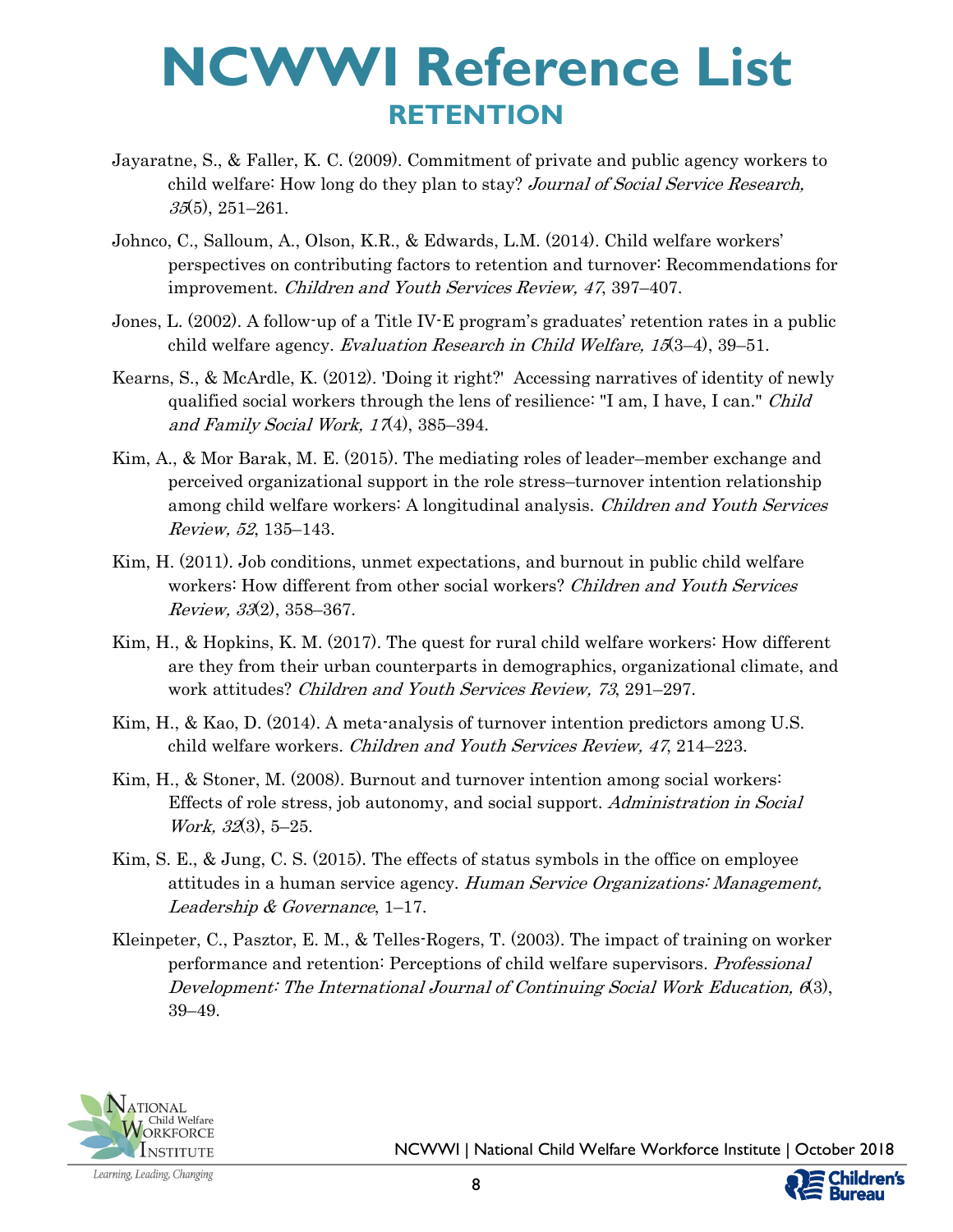- Kruzich, J.M., Mienko, J.A., & Courtney, M.E. (2014). Individual and work group influences on turnover intention among public child welfare workers: The effects of workgroup psychological safety. Children and Youth Services Review, 42, 20–27.
- Kyonne, J. (2008). Teamwork as a remedy to prevent turnover amongst U.S. public child welfare workers. Professional Development: The International Journal of Continuing Social Work Education, 11(3), 50–60.
- Lambert, E. G., Cluse-Tolar, T., Pasupuleti, S., Prior, M., & Allen, R. I. (2012). A test of a turnover intent model. Administration in Social Work, 36(1), 67–84.
- Landsman, M. (2001). Commitment in public child welfare. Social Service Review, 75(3), 386–418.
- Landsman, M. (2007). Supporting child welfare supervisors to improve worker retention. Child Welfare, 86(2), 105–124.
- Lawrence, C. K. (2017). Building caseworker resilience through engagement with children, families, and peers. Families in Society: The Journal of Contemporary Social Services, 98(4), 266–274.
- Lawrence, C., Claiborne, N., Zeitlin, W., & Auerbach, C. (2016). Finish what you start: A study of design team change initiatives' impact on agency climate. Children and Youth Services Review, 63, 40–46.
- Lawrence, C. K., Zeitlin, W., Auerbach, C., Chakravarty, S., & Rienks, S. (2018). Measuring the impact of public perceptions on child welfare workers. Journal of Public Child Welfare, 1-18.
- Leake, R., Rienks, S., & Obermann, A. (2017). A deeper look at burnout in the child welfare workforce. Human Service Organizations: Management, Leadership & Governance, 1–11.
- Lee, E., Esaki, N., Kim, J., Greene, R., Kirkland, K., & Mitchell-Herzfeld, S. (2013). Organizational climate and burnout among home visitors: Testing mediating effects of empowerment. Children and Youth Services Review, 35(4), 594–602
- Lee, J., Forster, M., & Rehner, T. (2011). The retention of public child welfare workers: The roles of professional organizational culture and coping strategies. Children and Youth Services Review, 33(1), 102-109.
- Lee, J., Weaver, C., & Hrostowski, S. (2011). Psychological empowerment and child welfare worker outcomes: A path analysis. Child & Youth Care Forum,  $40(6)$ , 479–497.

9



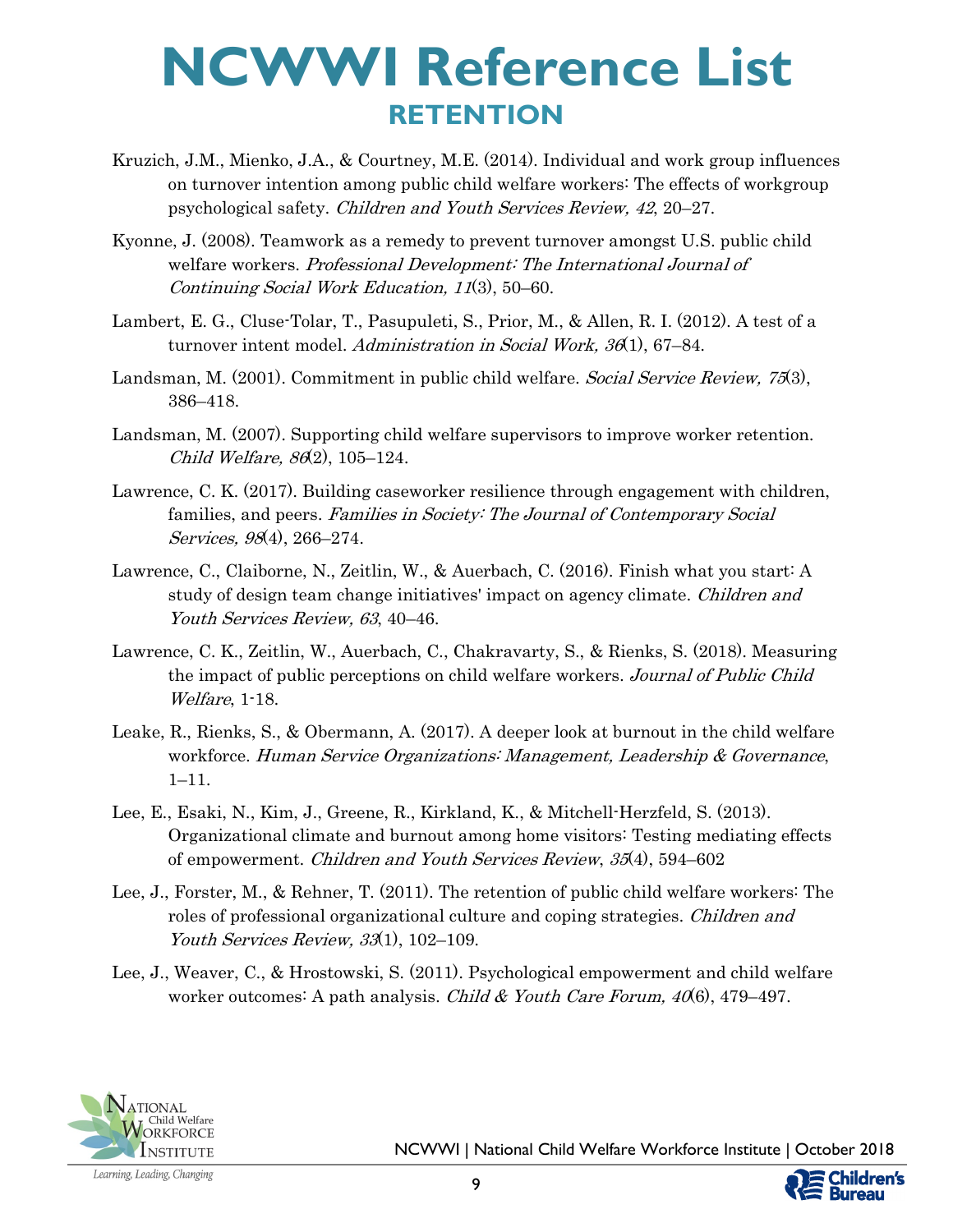- Lee, K., Pang, Y. C., Lee, J. A. L., & Melby, J. N. (2017). A study of adverse childhood experiences, coping strategies, work stress, and self-care in the child welfare profession. Human Service Organizations: Management, Leadership & Governance, 1–14.
- Lengnick-Hall, C.A., Beck, T.E., & Lengnick-Hall, M.L. (2011). Developing a capacity for organizational resilience through strategic human resource management. Human Resource Management Review, 21(3), 243–255.
- Levy, M., & Poertner, J. (2014). Development of a child welfare stress inventory. Journal of Psychological Issues in an Organizational Culture,  $5(1)$ ,  $7-15$ .
- Levy, M., Poertner, J., & Lieberman, A. (2012). Work attitudes and intention to quit among workers in private child welfare agencies operating under performance-based contracts. Administration in Social Work, 36(2), 175–188.
- Lewandowski, C. A. (1998). Retention outcomes of a public child welfare long-term training program. Professional Development, 1(2), 38–46.
- Lewandowski, C. A. (2003). Organizational factors contributing to worker frustration: The precursor to burnout. Journal of Sociology and Social Welfare, 30(4), 175–185.
- Li, Y., & Huang, H. (2017). Validating the Job Satisfaction Survey in voluntary child welfare. Children and Youth Services Review, 83, 1–8.
- Liske, J. M. R. & Holladay, C. L. (2016). Evaluating coaching's effect: Competencies, career mobility and retention. Leadership & Organization Development Journal,  $37(7)$ , 936–948.
- Littlechild, B. (2005). The nature and effects of violence against child protection social workers: Providing effective support. British Journal of Social Work, 35(3), 387–401.
- Liu, Y., Fuller, B., Hester, K., Bennett, R. J., & Simmering, M. J. (2017). Linking authentic leadership to subordinate behaviors. Leadership & Organization Development Journal, 1–17.
- Lizano, E. L., & Mor Barak, M. E. (2012). Workplace demands and resources as antecedents of job burnout among public child welfare workers: A longitudinal study. Children and Youth Services Review, 34(9), 1769–1776.
- Lloyd, C., King, R., & Chenoweth, L. (2002). Social work, stress and burnout: A review. Journal of Mental Health, 11(3), 255–265.
- Logan, I. (2017). Isn't that why you were hired? Journal of Ethnic & Cultural Diversity in Social Work, 1–17.



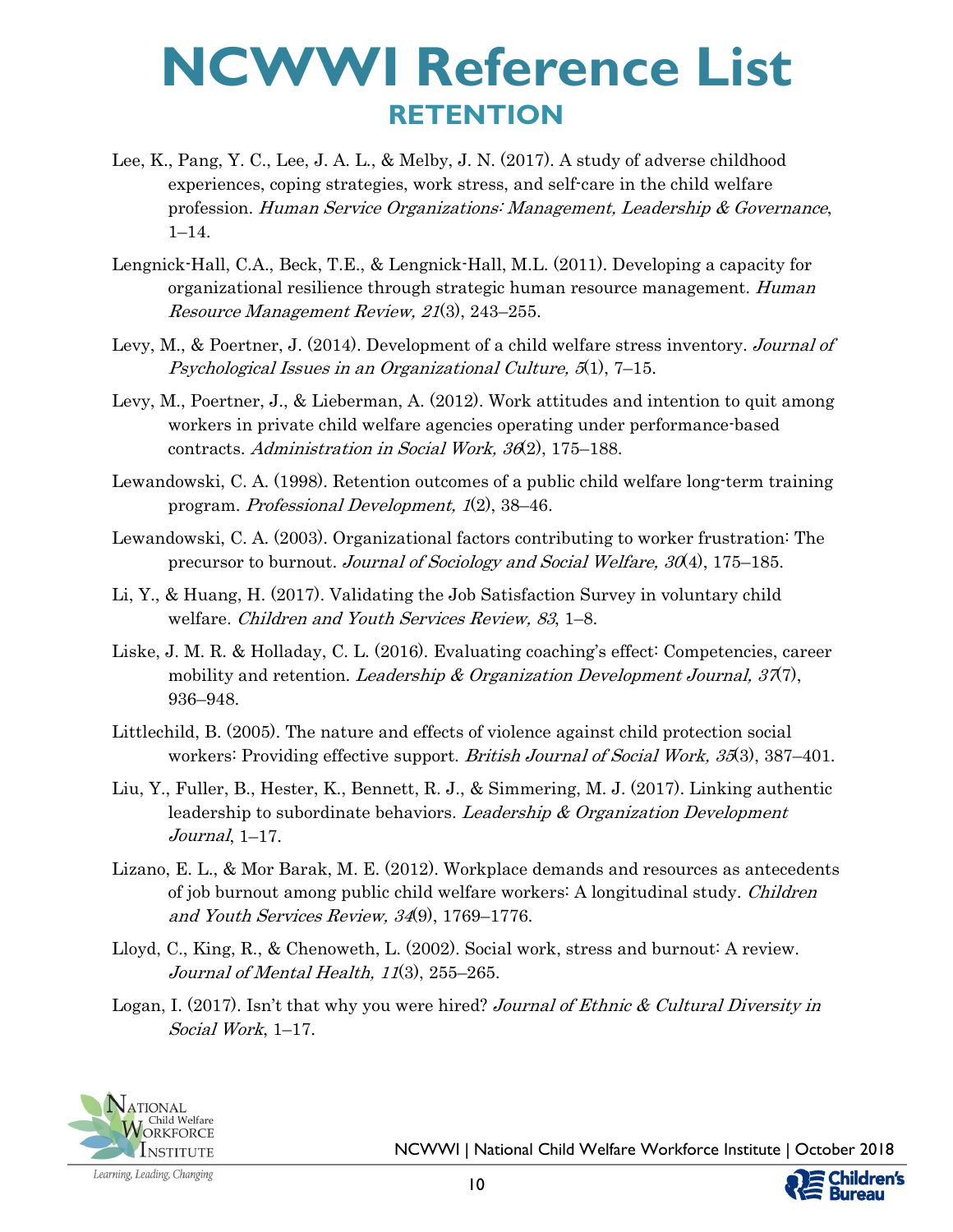- Maertz, C. P., Jr. , Griffeth, R. W., Campbell, N. S., & Allen, D. G. (2007). The effects of perceived organizational support and perceived supervisor support on employee turnover. Journal of Organizational Behavior, 28(8), 1059-1075.
- Mandell, D., Stalker, C., Wright, M. d. Z., Frensch, K., & Harvey, C. (2012). Sinking, swimming, and sailing: Experiences of job satisfaction and emotional exhaustion in child welfare employees. *Child and Family Social Work*, 19(4), 383–393.
- Maslach, C., Leiter, M. P., & Jackson, S. E. (2012). Making a significant difference with burnout interventions: Researcher and practitioner collaboration. Journal of Organizational Behavior, 33(2), 296–300.
- Maynard, D.C. & Parfyonova, N.M. (2013). Perceived overqualification and withdrawal behaviours: Examining the roles of job attitudes and work values. Journal of Occupational and Organizational Psychology, 86(3), 435–455.
- McCrae, J. S., Scannapieco, M., & Obermann, A. (2015). Retention and job satisfaction of child welfare supervisors. Children and Youth Services Review, 59, 171-176.
- McFadden, P., Campbell, A., & Taylor, B. (2014). Resilience and burnout in child protection social work: Individual and organizational themes from a systemic literature review. British Journal of Social Work, 45(5), 1546–1563.
- McFadden, P., Taylor, B.J., Campbell, A., & McQuilken, J. (2012). Systematically identifying relevant research: Case study on child protection social workers' resilience. Research on Social Work Practice, 22(6), 626–636.
- McGowan, B. G., Auerbach, C., & Strolin-Goltzman, J. S. (2009). Turnover in the child welfare workforce: A different perspective. Journal of Social Service Research, 35(3), 228–235.
- McGowan, B. G., Auerbach, C., Conroy, K., Augsberger, A., & Schudrich, W. (2010). Workforce retention issues in voluntary child welfare. *Child Welfare, 89*(6), 83–103.
- McGuire, L. E., Howes, P., Murphy-Nugen, A., & George, K. (2011). Leadership as advocacy: The impact of a Title IV-E supported MSW education on a public child welfare agency. Journal of Public Child Welfare, 5(2/3), 213–233.
- Middleton, J. S., & Potter, C. C. (2015). Relationship between vicarious traumatization and turnover among child welfare professionals. Journal of Public Child Welfare,  $\mathcal{L}(2)$ , 195–216.
- Mor Barak, M. E., Lizano, E. L., Kim, A., Duan, L., Rhee, M. K., Hsiao, H. Y., & Brimhall, K. C. (2016). The promise of diversity management for climate of inclusion: A stateof-the-art review and meta-analysis. Human Service Organizations: Management, Leadership & Governance,  $40(4)$ , 305–333.



NCWWI | National Child Welfare Workforce Institute | October 2018

**ildren's Bureau**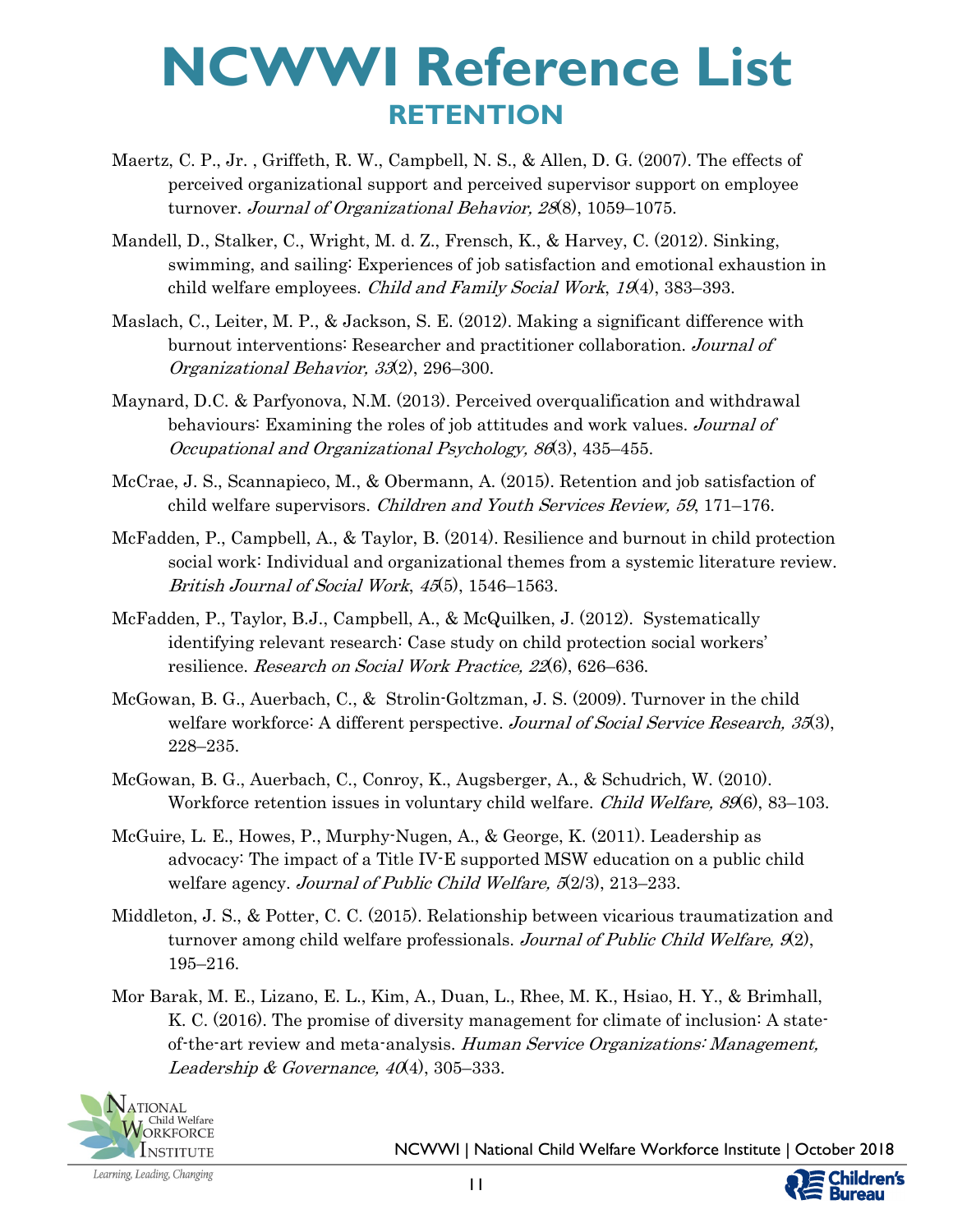- Mor Barak, M. E., Nissly, J. A., & Levin, A. (2001). Antecedents to retention and turnover among child welfare, social work and other human service employees: What can we learn from past research? A review and meta-analysis. Social Service Review, 75(4), 625–661.
- Morazes, J. L., Benton, A. D., Clark, S. J., & Jacquet, S. E. (2010). Views of speciallytrained child welfare social workers: A qualitative study of their motivations, perceptions, and retention. *Qualitative Social Work*, 9(2), 227–247.
- Ng, I. Y. H. (2010). What if social workers were paid more? Administration in Social Work, 34(4), 351–360.
- Nissly, J. A., Mor Barak, M. E., & Levin, A. (2005). Stress, support, and workers' intentions to leave their jobs in public child welfare. Administration in Social Work,  $29(1)$ , 79– 100.
- North Carolina Division of Social Services and the Family and Children's Resource Program. (2009). Tips for developing and retaining family-centered staff. *Children's* Services Practice Notes, 14(1), 2–3.
- O'Donnell, J. O., & Kirkner, S. L. (2009). A longitudinal study of factors influencing the retention of Title IV-E Master's of Social Work graduates in public child welfare. Journal of Public Child Welfare, 3(1), 64–86.
- O'Donnell, J., & Kirkner, S. L. (2009). Title IV-E programs: Preparing MSW students for public child welfare practice. Journal of Teaching in Social Work, 29(3), 241–257.
- O'Reilly, R., Wilkes, L., Luck, L., & Jackson, D. (2013). Being parents and workers: Qualitative insights from child protection workers. Child Abuse Review, 23(5), 311– 323.
- Pasupuleti, S., Allen, R. I., Lambert, E. G., & Cluse-Tolar, T. (2009). The impact of work stressors on the life satisfaction of social service workers: A preliminary study. Administration in Social Work, 33(3), 319–339.
- Piescher, K. N., LaLiberte, T., & Lee, M. (2018). The role of Title IV-E education and training in child protection workforce diversification. Journal of Public Child Welfare, 12(3), 333–353.
- Potter, C. C., Leake, R., Longworth–Reed, L., Altschul, I., & Rienks, S. (2016). Measuring organizational health in child welfare agencies. Children and Youth Services Review, 61, 31–39.
- Preston, M. S. (2013). Motivating child welfare case managers: An application and extension of feedback information theory. Children and Youth Services Review, 35(4), 734–741.



NCWWI | National Child Welfare Workforce Institute | October 2018

12

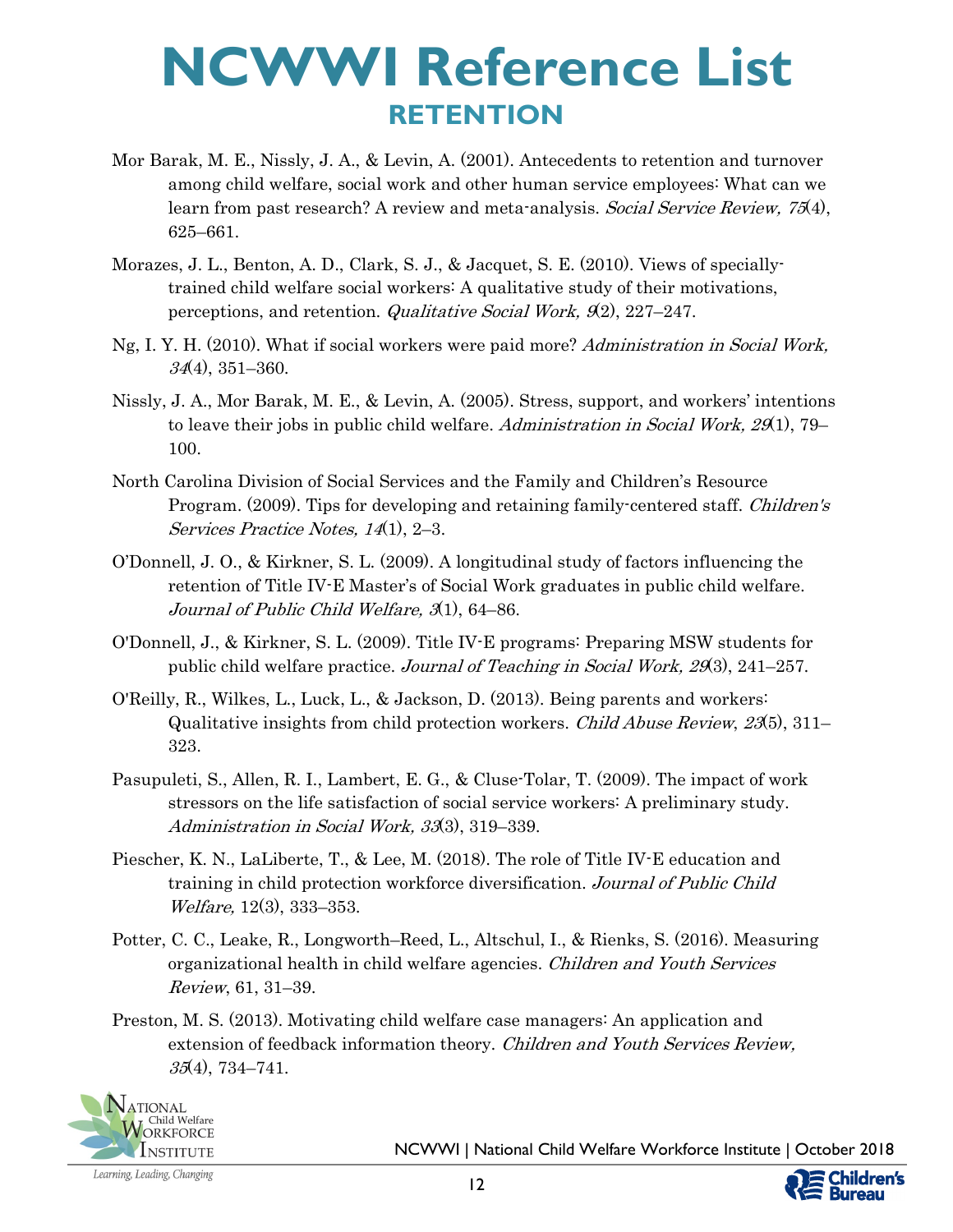- Preston, M. S. (2018). Does job control moderate work demands' nonlinear association with job strain? A two-sample study using human service case managers. Human Service Organizations: Management, Leadership & Governance, 42(3), 300–317.
- Quinn, A., Rycraft, J. R., & Schoech, D. (2002). Building a model to predict caseworker and supervisor turnover using a neural network and logistic regression. Journal of Technology in Human Services, 19(4), 65–85.
- Radey, M., Schelbe, L., & Spinelli, C. L. (2017). Learning, negotiating, and surviving in child welfare: Social capitalization among recently hired workers. Journal of Public Child Welfare, 1–20.
- Rao Hermon, S., Biehl, M., & Chahla, R. (2018). Views on workplace culture and climate: through the lens of retention and Title IV-E participation. Journal of Public Child Welfare, 12(3), 380–397.
- Reagh, R. (1994). Public child welfare professionals: Those who stay. Journal of Sociology & Social Welfare, 21(3), 69–78.
- Regan, K. (2016). Leadership identity formation in nonprofit human service organizations. Human Service Organizations: Management, Leadership & Governance, 1–6.
- Renner, L. M., Porter, R. L., & Preister, S. (2009). Improving the retention of child welfare workers by strengthening skills and increasing support for supervisors. *Child* Welfare, 88(5), 109–127.
- Riebschleger, J., Norris, D., Pierce, B., Pond, D. L., & Cummings, C. (2015). Preparing social work students for rural child welfare practice: Emerging curriculum competencies. Journal of Social Work Education, 51(sup2), S209–S224.
- Rittschof, K. R., & Fortunato, V. J. (2015). The influence of transformational leadership and job burnout on child protective services case managers' commitment and intent to quit. Journal of Social Service Research, 1–14.
- Rochelle, S., & Buonanno, L. (2018). Charting the attitudes of county child protection staff in a post-crisis environment. Child and Youth Services Review, 86, 166–175.
- Romero, A., & Lassmann, H. (2016). Benefits of mentoring programs for child welfare workers: A systematic review. Human Service Organizations: Management, Leadership & Governance, 1–16.
- Salloum, A., Kondrat, D.C., Johnco, C., & Olson, K.R. (2015). The role of self-care on compassion satisfaction, burnout, and secondary trauma among child welfare workers. Children and Youth Services Review, 49, 54–61.
- Scannapieco, M., & Connell-Carrick, K. (2007). Child welfare workplace: The state of the workforce and strategies to improve retention. Child Welfare, 86(6), 31–52.



NCWWI | National Child Welfare Workforce Institute | October 2018

Learning, Leading, Changing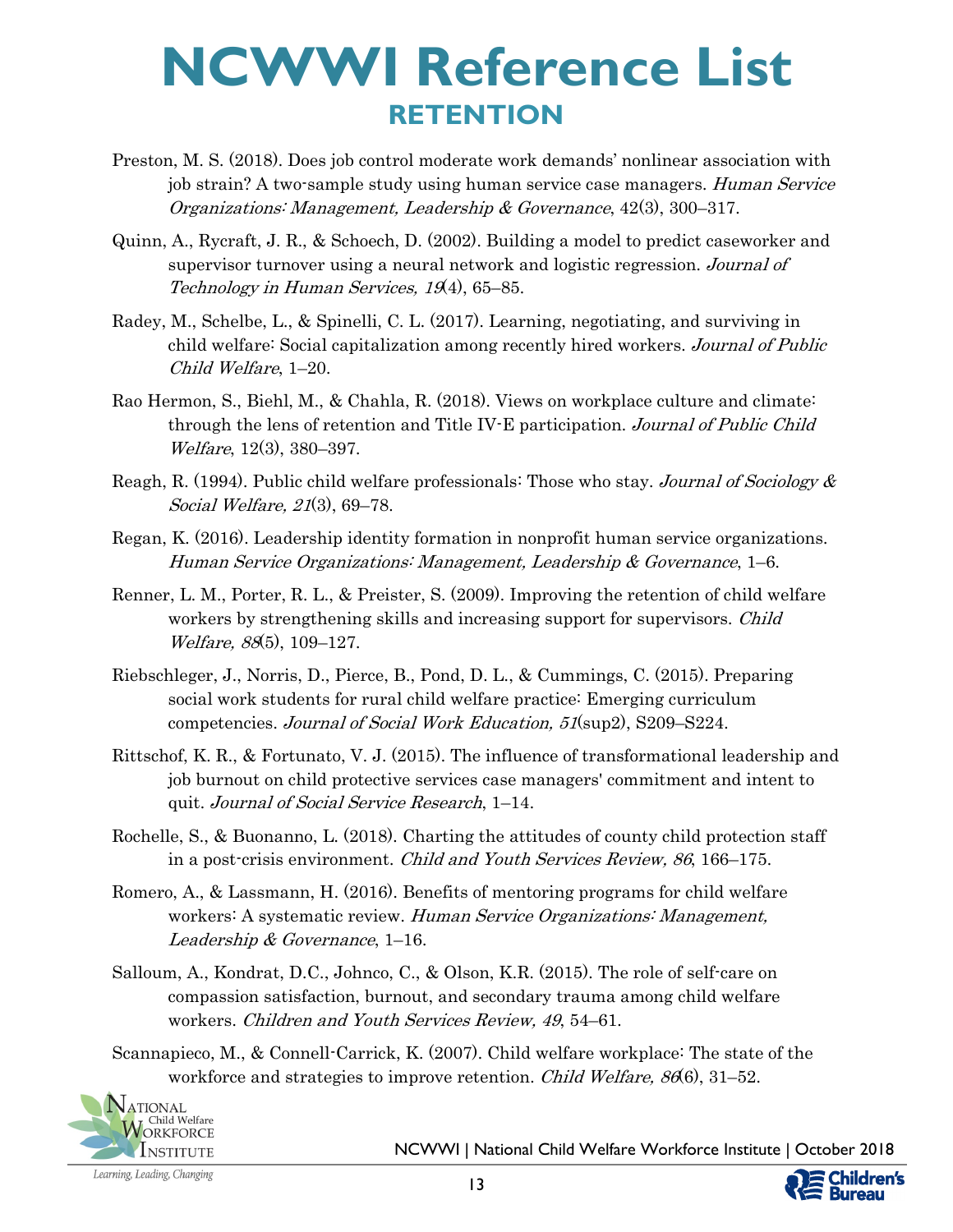- Schelbe, L., Radey, M., & Panisch, L. S. (2017). Satisfactions and stressors experienced by recently-hired frontline child welfare workers. *Children and Youth Services Review*, 78, 56–63.
- Schudrich, W. Z., Liao, A., Lawrence, C., Auerbach, C., Gomes, A.-M., Fernandes, G., . . . Claiborne, N. (2013). Intention to leave in social workers and educators employed in voluntary child welfare agencies. *Children and Youth Services Review, 35*(4), 657– 663.
- Schwartz, R. H., Tiamiyu, M. F., & Dwyer, D. J. (2007). Social worker hope and perceived burnout: The effects of age, years in practice, and setting. Administration in Social Work, 31(4), 103–119.
- Schweitzer, D., Chianello, T., & Kothari, B. (2013). Compensation in social work: Critical for satisfaction and a sustainable profession. Administration in Social Work,  $37(2)$ , 147–157.
- Searle, R. H., & Patent, V. (2012). Recruitment, retention, and role slumping in child protection: The evaluation of in-service training initiatives. British Journal of Social Work, 43(6), 1111–1129.
- Selden, S. C., & Sowa, J. E. (2015). Voluntary turnover in nonprofit human service organizations: The impact of high performance work practices. *Human Service* Organizations: Management, Leadership & Governance, 39(3), 182–207.
- Shapiro, J. P., Burkey, W. M., Dorman, R. L., & Welker, C. J. (1997). Job satisfaction and burnout in child abuse professionals: Measure development, factor analysis, and job characteristics. Journal of Child Sexual Abuse, 5(3), 21–38.
- Shier, M.L., Graham, J.R., Fukuda, E., Brownlee, K., Kline, T. J., Walji, S., & Novik, Nuelle. (2012). Social workers and satisfaction with child welfare work: Aspects of work, professional, and personal life that contribute to turnover. *Child Welfare*,  $91(5)$ , 117–138.
- Shim, M. (2010). Factors influencing child welfare employee's turnover: Focusing on organizational culture and climate. *Children and Youth Services Review, 32*(6), 847– 856.
- Shim, M.S. (2014). Do organizational culture and climate really matter for employee turnover in child welfare agencies? British Journal of Social Work, 44(3), 542–558.
- Smith, B. D. (2005). Job retention in child welfare: Effects of perceived organizational support, supervisor support, and intrinsic job value. *Children and Youth Services* Review,  $27(2)$ , 153-169.



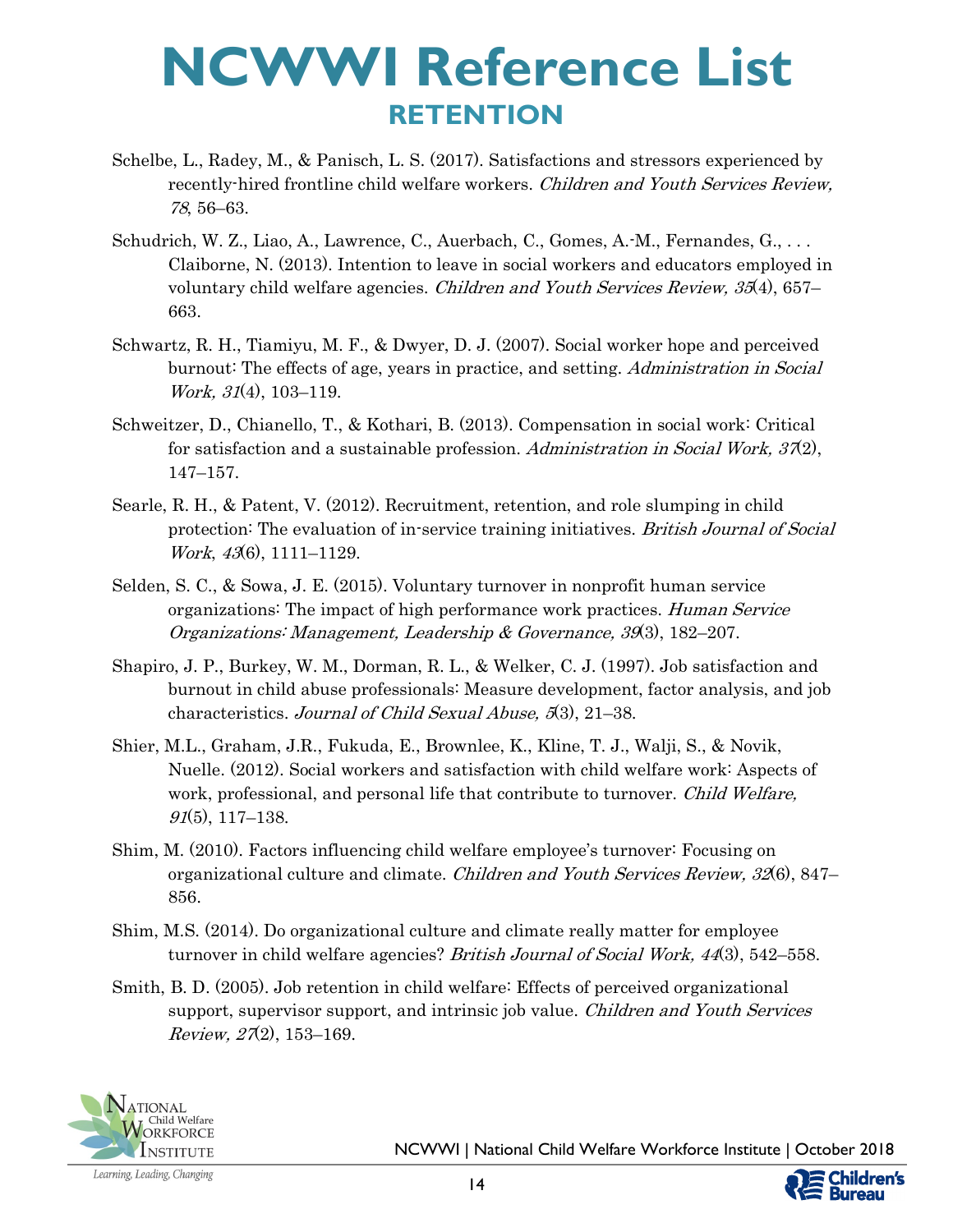- Smith, B. D., Prichard, C., & Boltz, L. D. (2016). Do child welfare job preview videos reflect evidence on retention and turnover? *Children and Youth Services Review, 71, 210*– 216.
- Smith, D. B., & Shields, J. (2012). Factors Related to Social Service Workers' Job Satisfaction: Revisiting Herzberg's Motivation to Work. Administration in Social Work, 37(2), 189–198.
- Smith, R. J., & Clark, S. J. (2011). Does job resource loss reduce burnout and job exit for professionally trained social workers in child welfare? Children and Youth Services Review, 33(10), 1950–1959.
- Söderfeldt, M., Söderfeldt, B., & Warg, L.E. (1995). Burnout in social work. Social Work,  $40(5)$ , 638–646.
- Spielfogel, J. E., Leathers, S. J., & Christian, E. (2016). Agency culture and climate in child welfare: Do perceptions vary by exposure to the child welfare system? *Human* Service Organizations: Management, Leadership & Governance, 40(4), 382–396.
- Sprang, G., Craig, C., & Clark, J. (2011). Secondary traumatic stress and burnout in child welfare workers: A comparative analysis of occupational distress across professional groups. *Child Welfare, 90* $(6)$ , 149–168.
- Stalker, C. A., Mandell, D., Frensch, K. M., Harvey, C., & Wright, M. (2007). Child welfare workers who are exhausted yet satisfied with their jobs: How do they do it? Child and Family Social Work, 12(2), 182–191.
- Strand, V. C., & Morrison, M. (2009). Job satisfaction in a stable child welfare workforce: Implications for staff retention. *Children and Youth Services Review, 31*(3), 391– 397.
- Strand, V. C., Dettlaff, A. J., & Counts-Spriggs, M. (2015). Promising innovations in child welfare education: Findings from a national initiative. Journal of Social Work Education, 51(sup2), S195–S208.
- Strand, V. C., Spath, R., & Bosco-Ruggiero, S. (2010). So you have a stable child welfare workforce – What's next? Children and Youth Services Review, 32(3), 338–345.
- Strolin, J. S., McCarthy, M., & Caringi, J. (2007). Causes and effects of child welfare workforce turnover: Current state of knowledge and future directions. Journal of Public Child Welfare, 1(2), 29–52.
- Strolin-Goltzman, J. (2008). Should I stay or should I go? A comparison study of intention to leave among child welfare systems with high and low turnover rates. *Child* Welfare, 87(4), 124-143.

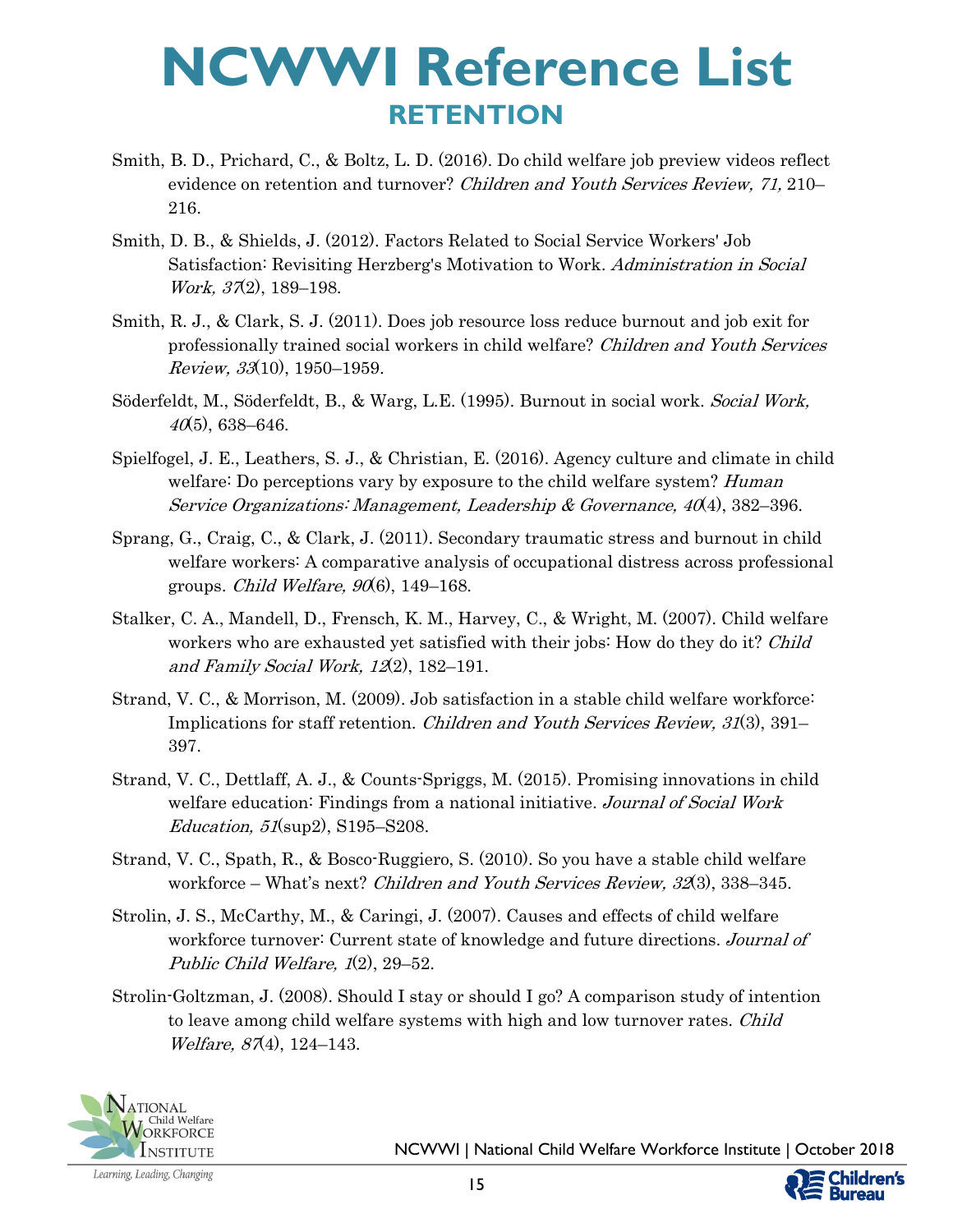- Strolin-Goltzman, J. (2010). Improving turnover in public child welfare: Outcomes from an organizational intervention. *Children and Youth Services Review, 32*(10), 1388– 1395.
- Strolin-Goltzman, J., Auerbach, C., McGowan, B. G., & McCarthy, M. L. (2008). The relationship between organizational characteristics and workforce turnover among rural, urban, and suburban public child welfare systems. Administration in Social Work, 32(1), 77–91.
- Strolin-Goltzman, J., Kollar, S., & Trinkle, J. (2010). Listening to the voices of children in foster care: Youths speak out about child welfare workforce turnover and selection. Social Work, 55(1), 47–53.
- Strolin-Goltzman, J., Lawrence, C., Auerbach, C., Caringi, J., Claiborne, N., Lawson, H., . . . Shim, M. (2009). Design teams: A promising organizational intervention for improving turnover rates in the child welfare workforce. Child Welfare 88(5), 149– 168.
- Swanberg, J. E., & Simmons, L. A. (2008). Quality jobs in the new millennium: Incorporating flexible work options as a strategy to assist working families. Social Service Review, 82(1), 119–147.
- Tijerina, M., & Deepak, A.C. (2014). Mexican American social workers' perceptions of doctoral education and academia. Journal of Social Work Education, 50(2), 365-378.
- Travis, D. J., & Mor Barak, M. E. (2010). Fight or flight? Factors influencing child welfare workers' propensity to seek positive change or disengage from their jobs. Journal of Social Service Research, 36(3), 188–205.
- Travis, D. J., Gomez, R. J., & Mor Barak, M. E. (2011). Speaking up and stepping back: Examining the link between employee voice and job neglect. Children and Youth Services Review, 33(10), 1831–1841.
- Tregeagle, S., Cox, E., Forbes, C., Humphreys, C., & O'Neill, C. (2011). Worker time and the cost of stability. Children and Youth Services Review, 33(7), 1149–1158.
- Vandervort, F. E., Pott Gonzalez, R., & Coulborn Faller, K. (2008). Legal ethics and high child welfare worker turnover: An unexplored connection. Children and Youth Services Review, 30(5), 546–563.
- Washington, K. T., Yoon, D. P., Galambos, C., & Kelly, M. (2009). Job satisfaction among child welfare workers in public and performance-based contacting environments. Journal of Public Child Welfare, 3(2), 159–172.
- Weaver, D., Chang, J., Clark, S., & Rhee, S. (2007). Keeping public child welfare workers on the job. Administration in Social Work, 31(2), 5–25.



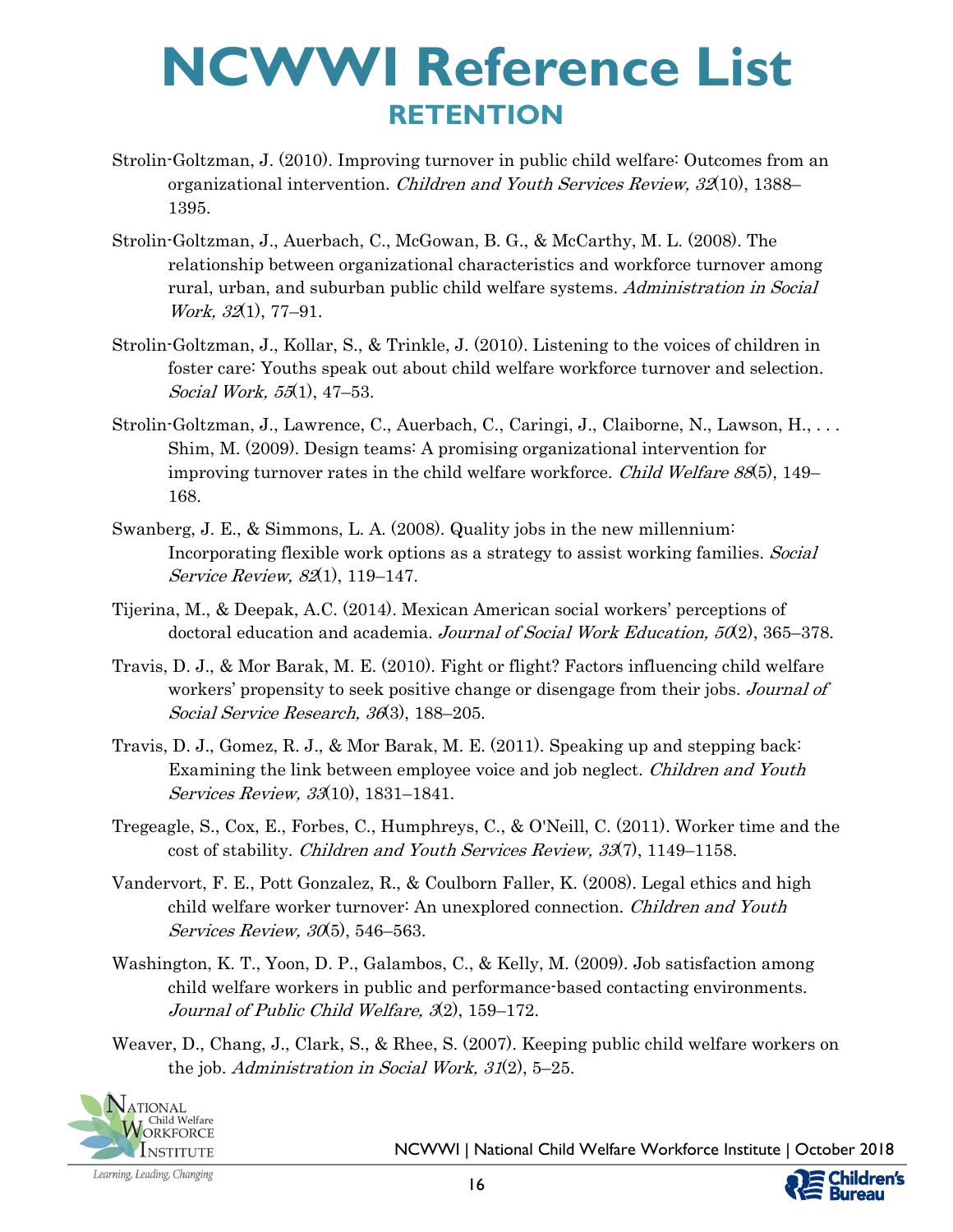- Webb, C. M., & Carpenter J. (2011). What can be done to promote the retention of social workers? A systematic review of interventions. British Journal of Social Work, 41(7), 1–21.
- Wermeling, L. (2009). Social work retention research: Three major concerns. Journal of Sociology, Social Work and Social Welfare, 3(1), 1–21.
- Wermeling, L., & Smith, J. (2009). Retention is not an abstract notion: The effect of wages and caretaking. Journal of Social Service Research, 35(4), 380–388.
- Wermeling, L., Hunn, V., & McLendon, T. (2013). Social work education's effect on retention. Journal of Social Work Education, 49(2), 222-234.
- Westbrook, T. M., & Crolley-Simic, J. (2012). Perception of administrative and supervisory support in public child welfare. Advances in Social Work, 13(3), 603–617.
- Westbrook, T. M., Ellett, A. J., & Asberg, K. (2012). Predicting public child welfare employees' intentions to remain employed with the Child Welfare Organizational Cultural Inventory. Children and Youth Services Review, 34(7), 1214–1221.
- Westbrook, T. M., Ellett, H. J., & Deweaver, K. W. (2009). Development and validation of a measure of organizational culture in public child welfare agencies. Research on Social Work Practice, 19(6), 730–741.
- Westbrook, T. M., Ellis, J., & Ellett, A. J. (2006). Improving retention among public child welfare workers: What can we learn from the insights and experiences of committed survivors? Administration in Social Work, 30(4), 37–62.
- Wilke, D. J., Radey, M., & Langenderfer-Magruder, L. (2017). Recruitment and retention of child welfare workers in longitudinal research: Successful strategies from the Florida Study of Professionals for Safe Families. Children and Youth Services Review, 78, 122–128.
- Wilke, D. J., Radey, M., King, E., Spinelli, C., Rakes, S., & Nolan, C. R. (2017). A multilevel conceptual model to examine child welfare worker turnover and retention decisions. Journal of Public Child Welfare, 1–28.
- Williams, S. E., Nichols, Q. I., Kirk, A., & Wilson, T. (2011). A recent look at the factors influencing workforce retention in public child welfare. Children and Youth Services *Review, 33*(1), 157–160.
- Willis, N., Chavkin, N., & Leung, P. (2016). Finding "health" and "meaning" in Texas-sized turnover: Application of seminal management principles for administration and research in U. S. public child welfare agencies. Advances in Social Work,  $17(2)$ , 116– 133.